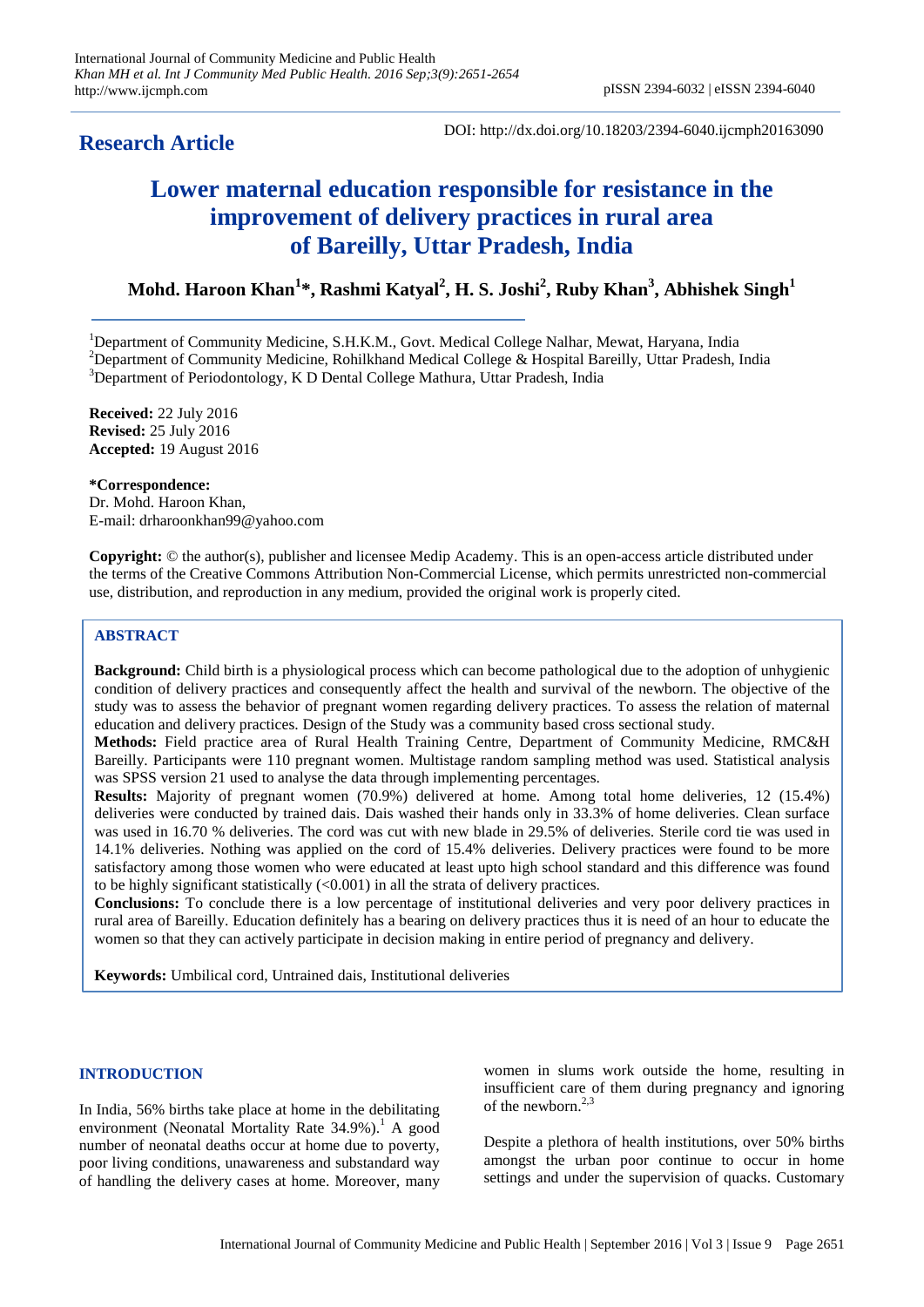practices and lack of knowledge regarding the need for antenatal care fear of hospitals, attitude and approach of the hospital staff along with the expenses of hospitalization are deterrents to accessing hospital care. Delay in the detection of complications and availability of medical help are also accountable for increase in a number of maternal-neonatal deaths. Private practitioners are still the first choice of approach even in neonatal illness for receiving health care.<sup>4</sup>

According to best of our knowledge, association of educational status with current delivery practices have not been closely investigated by the community experts in rural area of Bareilly and thus information on the same is patchy and scanty.

Therefore the present study was planned to identify healthy and unhealthy delivery practices with reference to tetanus neonatorum and other diseases (neonatal sepsis) related to unhygienic condition of delivery and the principle of five cleans recommended under Child Survival Safe Motherhood (C.S.S.M.) national program.<sup>5</sup>

#### *Objectives*

To assess the behaviour of pregnant women regarding delivery practices. To assess the relation of maternal education and delivery practices.

#### **METHODS**

The community based cross sectional study was carried out in the field practice area of the Rural Health Training Centre, Department of Community Medicine, Rohilkhand Medical College & Hospital, Bareilly, Uttar Pradesh, located at a distance of 12 kilometers from Rohilkhand Medical College.

Multistage random sampling method was used. In the first stage, two blocks were chosen from three randomly i.e. Nawabganj and Bithrichainpur from Nawabganj, Bithrichainpur and Bhojipura. In the second stage, four villages were randomly selected from each block i.e Nawabgabganj Bithrichainpur.

#### **Table 1: Sampling of study subject.**

| <b>Blocks</b>  | <b>Villages</b>  | <b>Population</b><br>(10135) | No of<br>pregnant<br>women<br>(110) |
|----------------|------------------|------------------------------|-------------------------------------|
| Nawabganj      | Dharampur        | 1230                         | 14                                  |
|                | Kurmiyan         | 1200                         | 13                                  |
|                | dhakia           | 1245                         | 14                                  |
|                | Udaranpur        | 1220                         | 13                                  |
| Bithrichainpur | Ahladpur         | 1400                         | 15                                  |
|                | kalapur          | 1200                         | 13                                  |
|                | <b>Barkhapur</b> | 1430                         | 15                                  |
|                | Mauraniya        | 1210                         | 13                                  |

In the third stage, house to house visit was done and 110 pregnant women (55 pregnant women from each Block) who were expected to deliver during the study period were noted and their contact numbers were taken to follow them up in future for the outcome with the help of anganwadi workers in that area. During the revisit as per the scheduled delivery time, the questionnaire was filled. The Institutional Ethical Committee of Medical College gave the approval for the study. The study was completed in a period of six months i.e. from February 2013 to July 2013.

Exclusion criteria included high-risk pregnant women and pregnant women who went outside Bareilly for delivery. Local cultural values and ideas were taken into account and thoroughly respected. No breach of confidentiality was done and an informed consent from the pregnant female was taken before collecting data. Proper management or referral was given to women who were found to have any health problem.

A house to house visit was made to get the information about pregnant women till 110 pregnant women were enrolled in the study. The data were collected by using a semi-structured questionnaire which included information regarding credentials, socioeconomic status and the delivery practices. Socioeconomic status was assessed using Modified B G Prasad Classification.

The collected data was coded and entered in Statistical Package for Social Sciences (SPSS), version 21 (IBM, Chicago, USA). Interpretation of the collected data was done by using appropriate statistical methods and tests like chi-square  $(\chi^2)$  test. Two tailed P<0.05 was considered statistically significant.

#### **RESULTS**

Out 0f total 110 study subjects, 76.4% pregnant women were in the age group of 15-25 years and 23.6% in the age group of 26-45 years. 58.2% of pregnant women were Hindu and 41.2% of them belonged to Muslim community. A huge chunk of pregnant women (60.9%) were Illiterate. 33.6% pregnant women were educated upto high school**.** Most of the pregnant women were from upper lower class III according to Modified B G Prasad Classification (Table 2).

The majority (78) of pregnant women (70.9%) delivered at home. Among total home deliveries, 12 (15.4%) deliveries were conducted by trained dais. Dais used soap and water to wash their hands only in 26 (33.3%) of home deliveries. Clean surface (clean sheet which was spread on the floor or clean part of home) was used in 13 (16.70%) deliveries. The cord was cut with a new blade in 23 (29.5%) of deliveries. Umbilical cord tied with clean and sterile (boiled) thread in 11 (14.1%) deliveries. Nothing was applied on the cord of 12 (15.4%) deliveries (Table 3).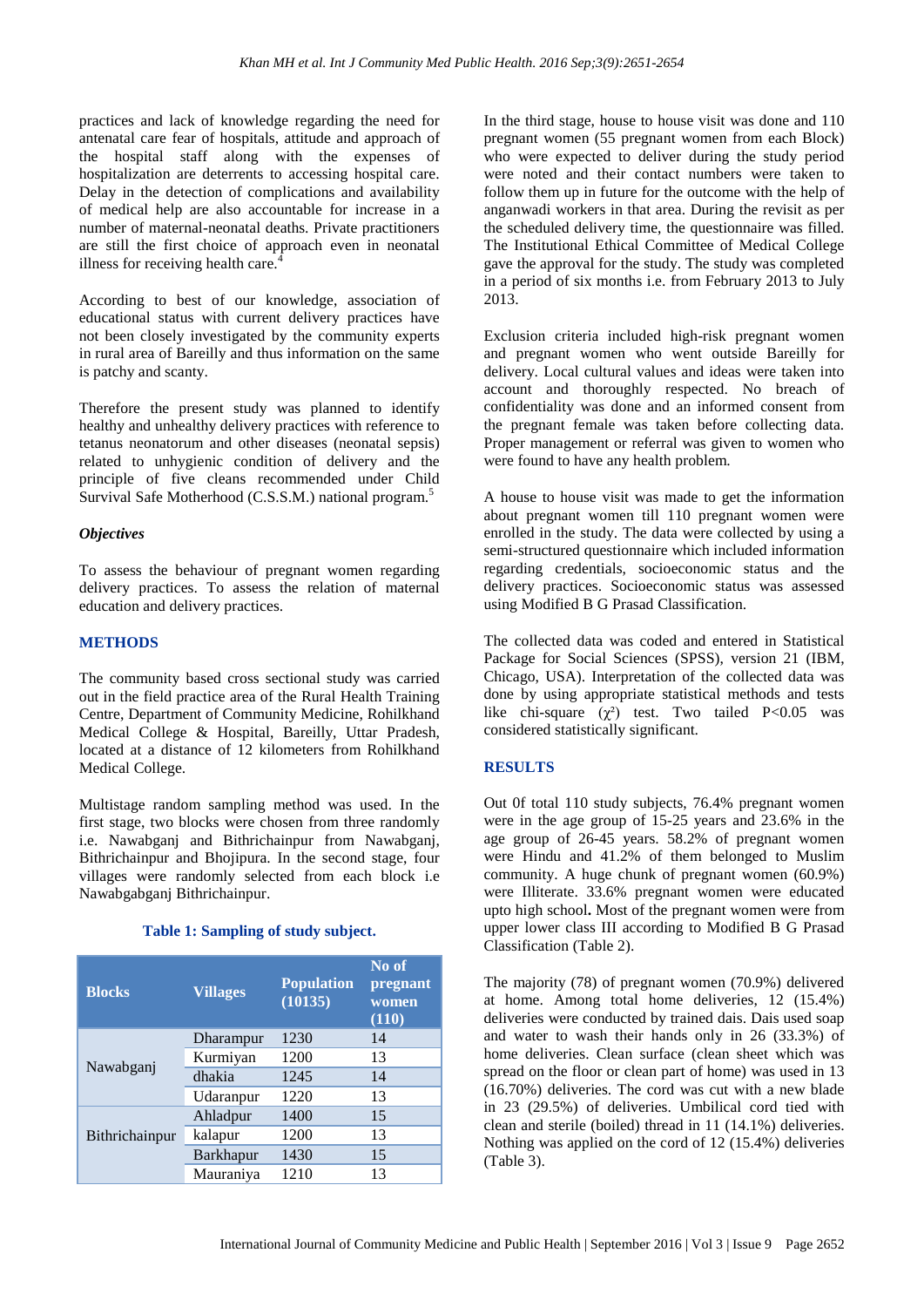#### **Table 2: Demographic profile of pregnant women.**

| <b>Variables</b>                   | $N = 110$ | <b>Frequency</b> |  |  |
|------------------------------------|-----------|------------------|--|--|
| Age group                          |           |                  |  |  |
| $15 - 25$                          | 84        | 76.4             |  |  |
| 26-45                              | 26        | 23.6             |  |  |
| <b>Religion</b>                    |           |                  |  |  |
| Hindu                              | 64        | 58.2             |  |  |
| Muslim                             | 46        | 41.8             |  |  |
| <b>Education of pregnant women</b> |           |                  |  |  |
| Illiterate                         | 67        | 60.9             |  |  |
| Up to high school                  | 37        | 33.6             |  |  |
| Above high school                  | 06        | 5.5              |  |  |
| <b>Occupation of women</b>         |           |                  |  |  |
| Housewife                          | 108       | 98.2             |  |  |
| Clerical/shop                      | 02        | 1.8              |  |  |
| <b>Type of family</b>              |           |                  |  |  |
| Nuclear                            | 24        | 21.8             |  |  |
| Joint                              | 86        | 78.2             |  |  |

An association of educational status (illiterate vs literate) with current delivery practices was examined among women who underwent home delivery. It was observed in this study that delivery practices were found to be more satisfactory among literate women who were educated at least upto high school standard and this difference was found to be highly significant statistically  $(<0.001$ ) in all the strata of delivery practices (Table 4).

| <b>Variables</b>                               |                  | <b>Frequency</b> | <b>Percentage</b> |  |  |  |
|------------------------------------------------|------------------|------------------|-------------------|--|--|--|
| <b>Place of current Delivery</b>               |                  |                  |                   |  |  |  |
| Place of                                       | Home             | 78               | 70.9              |  |  |  |
| delivery                                       | Institution      | 32               | 29.1              |  |  |  |
| Delivery Practices at home in current delivery |                  |                  |                   |  |  |  |
| Delivery<br>conducted by*                      | Trained dai      | 12               | 15.4              |  |  |  |
|                                                | Untrained dai 66 |                  | 84.6              |  |  |  |
| Clean hands $*$                                | Yes              | 26               | 33.3              |  |  |  |
|                                                | N <sub>0</sub>   | 52               | 66.7              |  |  |  |
| Clean                                          | Yes              | 13               | 16.7              |  |  |  |
| surface*                                       | No               | 65               | 83.3              |  |  |  |
| Clean                                          | Yes              | 23               | 29.5              |  |  |  |
| instruments*                                   | N <sub>0</sub>   | 55               | 70.5              |  |  |  |
| Sterile cord<br>tie*                           | Yes              | 11               | 14.1              |  |  |  |
|                                                | N <sub>0</sub>   | 67               | 85.9              |  |  |  |
| No<br>application on<br>cord stump*            | Yes              | 12               | 15.4              |  |  |  |
|                                                | N <sub>0</sub>   | 66               | 84.6              |  |  |  |

#### **Table 3: Place of delivery and delivery practices at home in current delivery.**

\*Data of women who underwent home delivery

#### **Table 4: Association of educational status with delivery practices among women who underwent home delivery.**

|                                                       |                | Illiterate $(67)$ | Literate (43) | <b>Level of significance</b> |
|-------------------------------------------------------|----------------|-------------------|---------------|------------------------------|
| <b>Place of delivery</b>                              | Home           | 63 (94.0%)        | 15 (34.9%)    | $< 0.001**$                  |
|                                                       | Institution    | $04(6.0\%)$       | $28(65.1\%)$  |                              |
| <b>Delivery conducted</b><br>$by*$                    | Trained dai    | 2(3.17%)          | $10(66.66\%)$ |                              |
|                                                       | un Trained dai | 61 (96.83%)       | 05 (33.34%)   | $< 0.001**$                  |
| Clean hands*                                          | <b>Yes</b>     | 16 (25.39%)       | $12(80.0\%)$  | $\leq 0.001**$               |
|                                                       | N <sub>o</sub> | 47 (74.61%)       | $3(20.0\%)$   |                              |
| Clean surface*                                        | Yes            | 3(4.76%)          | 13 (86.66%)   | $< 0.001**$                  |
|                                                       | No.            | 60 (95.24%)       | $2(13.34\%)$  |                              |
| Clean instruments*                                    | Yes            | 14 (22.22%)       | $10(66.66\%)$ | $0.001**$                    |
|                                                       | N <sub>0</sub> | 49 (77.78%)       | $05(33.34\%)$ |                              |
| Sterile cord tie*                                     | <b>Yes</b>     | $1(1.5\%)$        | 13 (86.66%)   | $< 0.001**$                  |
|                                                       | N <sub>o</sub> | 62 (98.5%)        | $2(13.34\%)$  |                              |
| No application on<br>$\text{cord}$ stump <sup>*</sup> | <b>Yes</b>     | 1(1.58%)          | 15 (100%)     | Not applicable               |
|                                                       | N <sub>0</sub> | 62 (98.42%)       | $0(0.0\%)$    |                              |
|                                                       |                |                   |               |                              |

\*Data of women who underwent home delivery, <0.001\*\*

#### **DISCUSSION**

In the present study institutional deliveries were higher when compared to DLHS-3 Bareilly data (20.2%). In a study on delivery practices in west UP only 3.1% deliveries washing of floor was done, in 43% deliveries the cord cutting instrument was not sterilized. <sup>[6]</sup> Blade

was the commonest (90.8%) cord cutting instrument. The difference in result may be due large sample size. Another community based survey was conducted in urban slum of Delhi, which revealed that unsterile threads were used in  $71.7\%$  of home deliveries.<sup>7</sup> Nothing was applied to the cord in 63% of home deliveries. Findings were higher from the present study due only 82 mothers